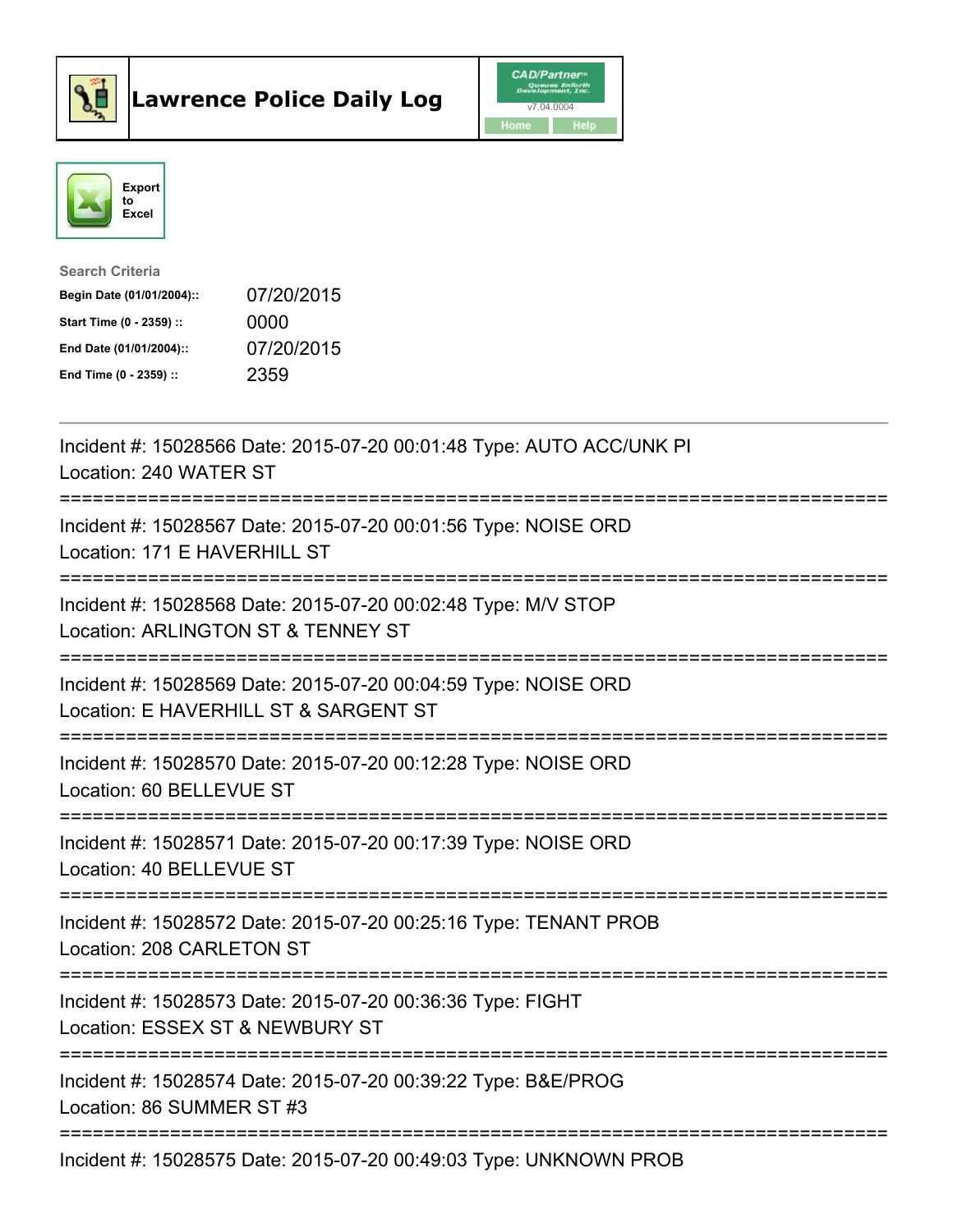Location: 50 CEDAR ST FL 1 =========================================================================== Incident #: 15028576 Date: 2015-07-20 00:54:32 Type: M/V STOP Location: CANAL ST & MILL ST =========================================================================== Incident #: 15028577 Date: 2015-07-20 00:59:59 Type: UNWANTEDGUEST Location: 420 HIGH ST =========================================================================== Incident #: 15028578 Date: 2015-07-20 01:28:23 Type: GUN CALL Location: 115 ALDER ST FL 1 =========================================================================== Incident #: 15028579 Date: 2015-07-20 01:31:59 Type: FIGHT Location: 69 LYNN ST =========================================================================== Incident #: 15028580 Date: 2015-07-20 01:34:12 Type: FIGHT Location: 104 PARK ST =========================================================================== Incident #: 15028582 Date: 2015-07-20 01:35:30 Type: M/V STOP Location: BROADWAY & CROSS ST =========================================================================== Incident #: 15028581 Date: 2015-07-20 01:36:08 Type: UNKNOWN PROB Location: 20 LEXINGTON ST =========================================================================== Incident #: 15028583 Date: 2015-07-20 01:48:37 Type: NOISE ORD Location: 229 ANDOVER ST =========================================================================== Incident #: 15028584 Date: 2015-07-20 01:57:52 Type: M/V STOP Location: ANDOVER ST & S UNION ST =========================================================================== Incident #: 15028585 Date: 2015-07-20 01:58:16 Type: LOCKOUT Location: 208 CARLETON ST =========================================================================== Incident #: 15028586 Date: 2015-07-20 02:04:25 Type: NOISE ORD Location: CANTON ST =========================================================================== Incident #: 15028587 Date: 2015-07-20 02:23:24 Type: STOL/MV/PAS Location: 26 CAMBRIDGE ST =========================================================================== Incident #: 15028588 Date: 2015-07-20 02:30:15 Type: THREATS Location: 2 MARSHALLS WY =========================================================================== Incident #: 15028589 Date: 2015-07-20 02:36:24 Type: DOMESTIC/PAST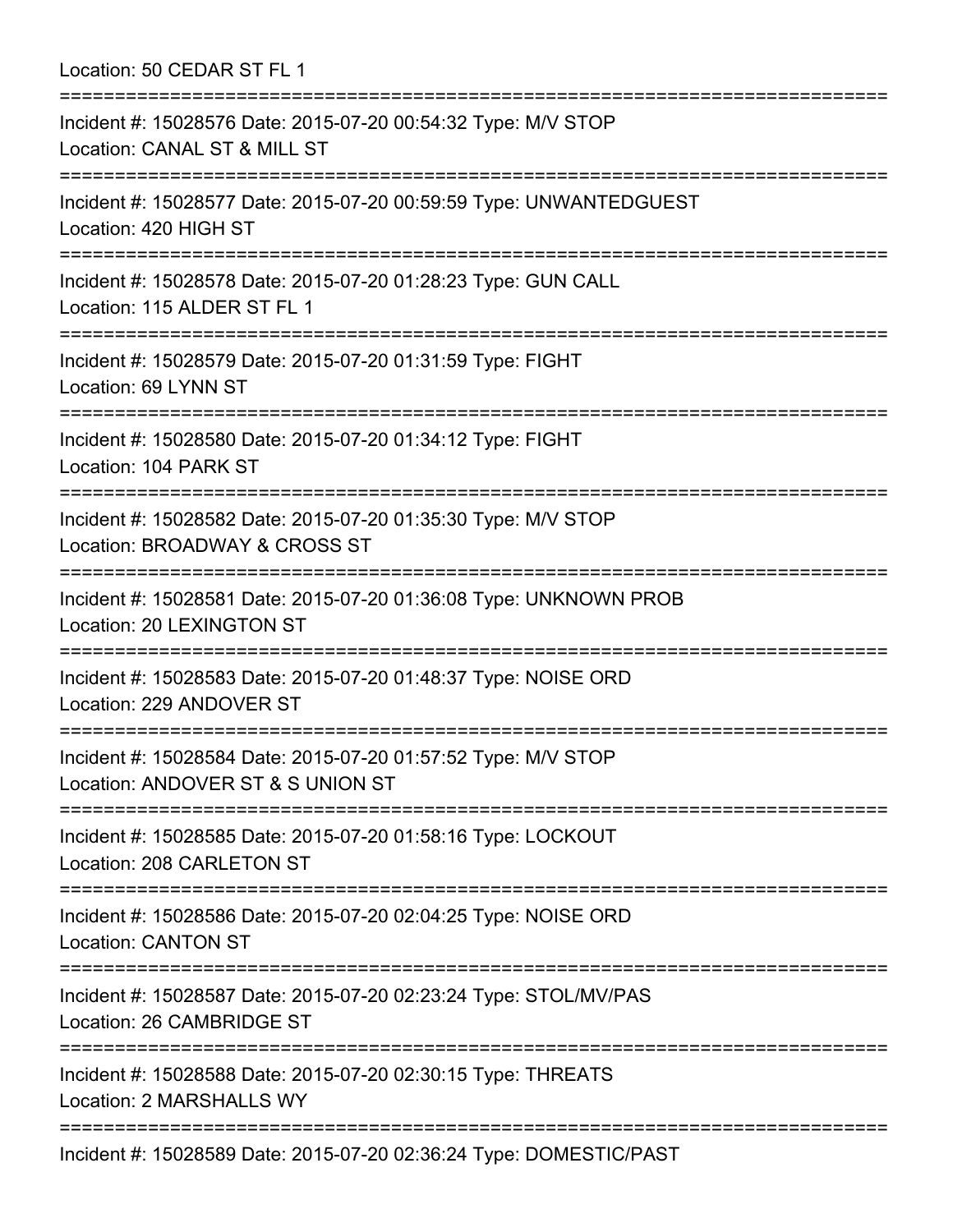| Incident #: 15028590 Date: 2015-07-20 03:39:18 Type: ALARMS<br>Location: OLIVER SCHOOL / 183 HAVERHILL ST<br>:============================== |
|----------------------------------------------------------------------------------------------------------------------------------------------|
| Incident #: 15028591 Date: 2015-07-20 03:55:04 Type: DISTURBANCE<br><b>Location: WILLOW ST</b><br>:============================              |
| Incident #: 15028592 Date: 2015-07-20 03:56:13 Type: ALARMS<br>Location: 350 MERRIMACK ST                                                    |
| Incident #: 15028593 Date: 2015-07-20 04:04:46 Type: MEDIC SUPPORT<br>Location: 103 BROADWAY                                                 |
| Incident #: 15028594 Date: 2015-07-20 04:27:02 Type: SHOTS FIRED<br>Location: 161 PARK ST FL 1                                               |
| Incident #: 15028595 Date: 2015-07-20 04:30:48 Type: ASSIST FIRE<br>Location: 17 W LAUREL ST<br>;===================================         |
| Incident #: 15028596 Date: 2015-07-20 05:05:34 Type: LARCENY/MV/PAST<br>Location: 50 ISLAND ST                                               |
| Incident #: 15028597 Date: 2015-07-20 05:56:05 Type: ALARMS<br>Location: GOMEZ MARKET / 294 PROSPECT ST<br>================================  |
| Incident #: 15028598 Date: 2015-07-20 06:22:43 Type: DISORDERLY<br>Location: HOWARD ST                                                       |
| Incident #: 15028599 Date: 2015-07-20 06:32:05 Type: HIT & RUN M/V<br>Location: 320 LAWRENCE ST                                              |
| Incident #: 15028600 Date: 2015-07-20 06:40:58 Type: LARCENY/MV/PAST<br>Location: 7 HOME ST                                                  |
| Incident #: 15028601 Date: 2015-07-20 06:43:39 Type: PARK & WALK<br>Location: BROADWAY                                                       |
| Incident #: 15028602 Date: 2015-07-20 06:50:28 Type: ALARMS<br>Location: SHIN SHIN GROCERY / 603 S UNION ST                                  |
| Incident #: 15028603 Date: 2015-07-20 06:57:53 Type: SUS PERS/MV                                                                             |

Location: 135 BRADFORD ST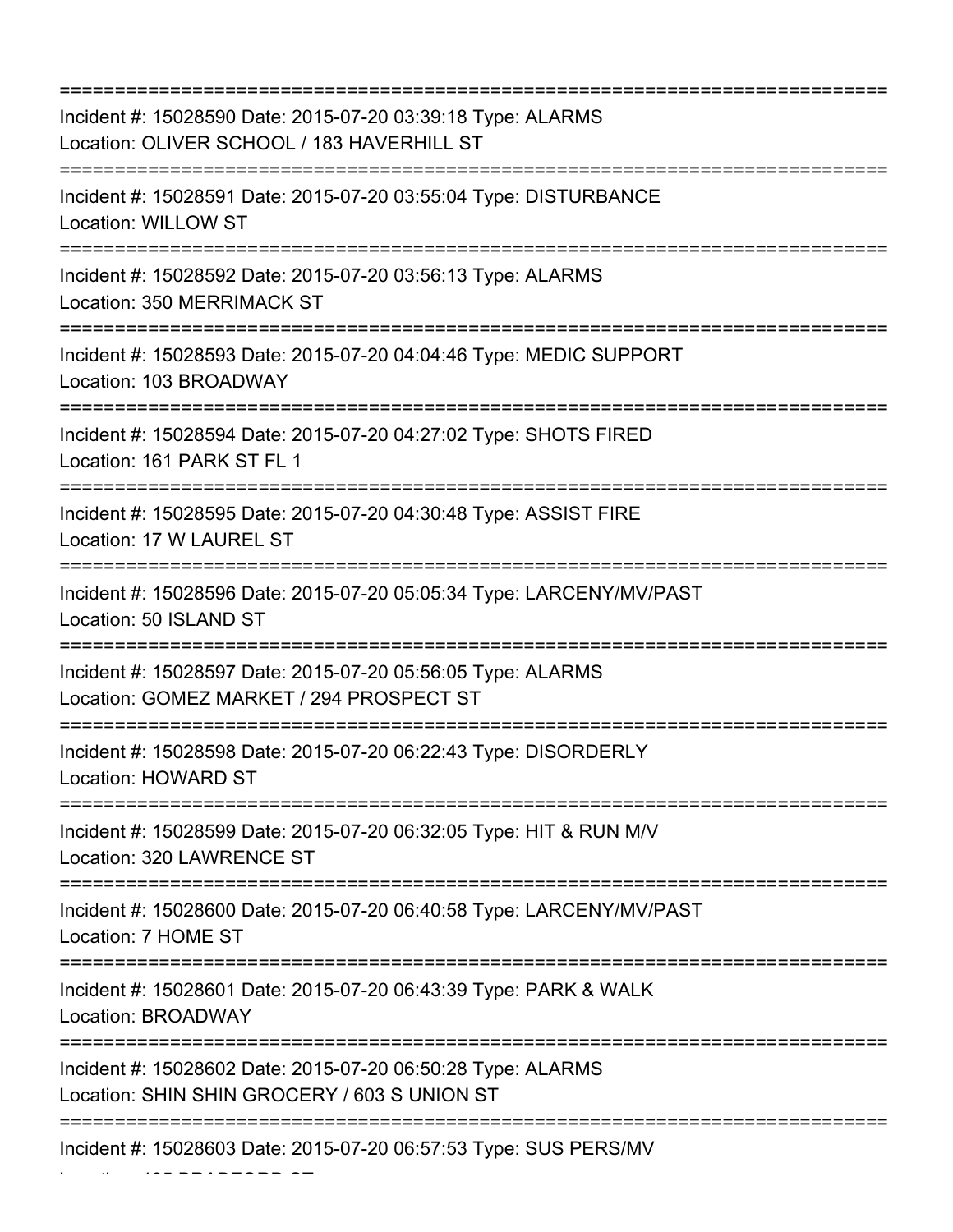| Incident #: 15028604 Date: 2015-07-20 07:09:02 Type: ALARMS<br>Location: 252 ANDOVER ST                     |
|-------------------------------------------------------------------------------------------------------------|
| Incident #: 15028605 Date: 2015-07-20 07:13:46 Type: CLOSE STREET<br>Location: ANDOVER ST & S BROADWAY      |
| Incident #: 15028606 Date: 2015-07-20 07:35:23 Type: STOL/MV/PAS<br>Location: 77 FARLEY ST #2               |
| Incident #: 15028607 Date: 2015-07-20 07:47:33 Type: TRESPASSING<br>Location: 101 AMESBURY ST               |
| Incident #: 15028608 Date: 2015-07-20 07:52:16 Type: DISTURBANCE<br>Location: 43 VINE ST FL 1               |
| Incident #: 15028609 Date: 2015-07-20 07:52:40 Type: M/V STOP<br>Location: MERRIMACK ST & S BROADWAY        |
| Incident #: 15028610 Date: 2015-07-20 07:54:32 Type: CK WELL BEING<br>Location: ANDOVER ST & GLENN ST       |
| Incident #: 15028611 Date: 2015-07-20 07:56:32 Type: LOST PERSON<br>Location: ANDOVER ST & GLENN ST         |
| Incident #: 15028612 Date: 2015-07-20 08:14:41 Type: SUS PERS/MV<br>Location: METHUEN ST & MILL ST          |
| Incident #: 15028613 Date: 2015-07-20 08:18:40 Type: TOW OF M/V<br>Location: 136 NEWBURY ST                 |
| Incident #: 15028614 Date: 2015-07-20 08:54:20 Type: ALARMS<br>Location: 179 S BROADWAY                     |
| Incident #: 15028616 Date: 2015-07-20 09:17:50 Type: ANIMAL COMPL<br>Location: 105 HAVERHILL ST             |
| Incident #: 15028615 Date: 2015-07-20 09:22:53 Type: AUTO ACC/NO PI<br>Location: ARLINGTON ST & LAWRENCE ST |
| Incident #: 15028617 Date: 2015-07-20 09:23:54 Type: ALARM/BURG                                             |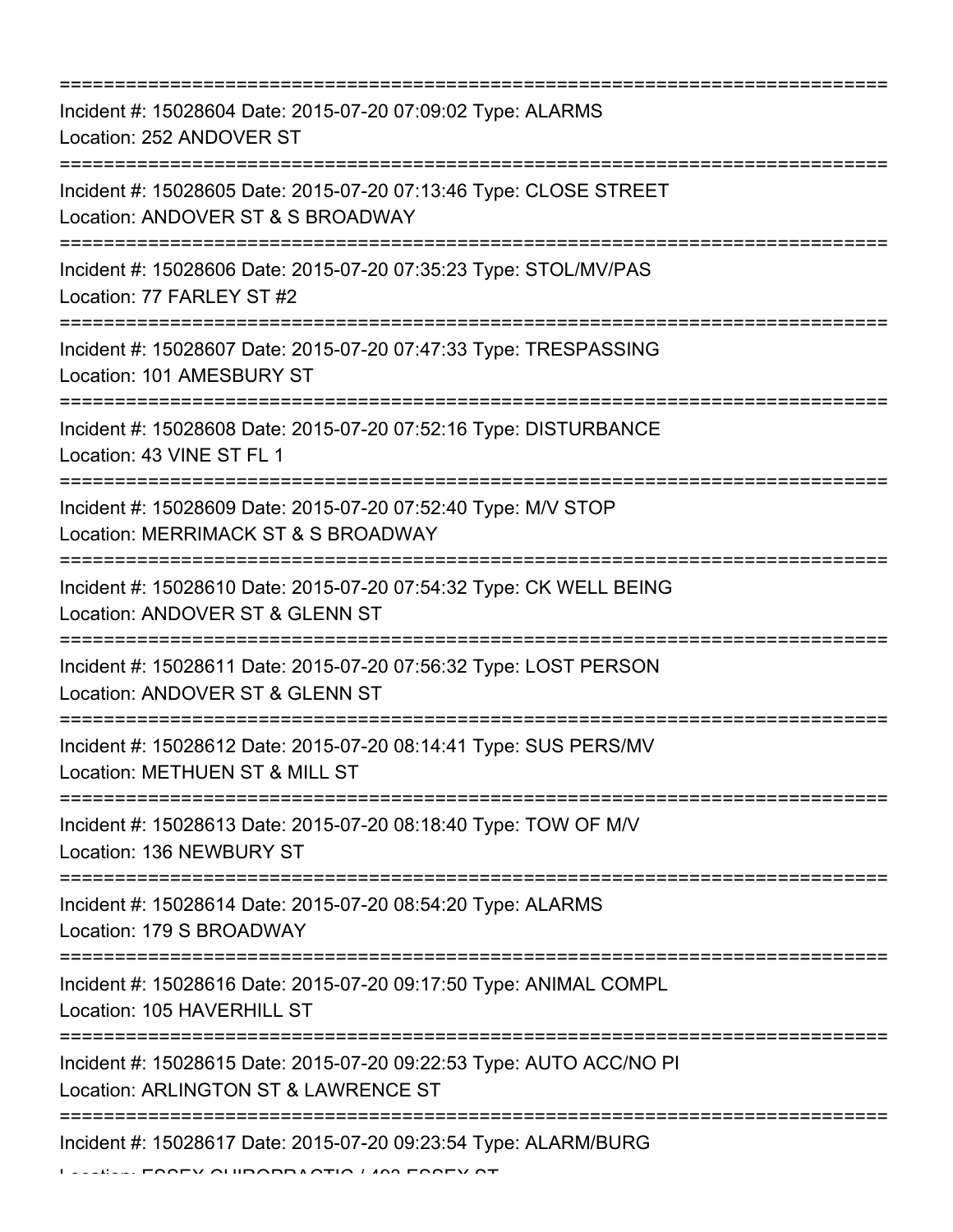=========================================================================== Incident #: 15028619 Date: 2015-07-20 09:26:34 Type: ANIMAL COMPL Location: METHUEN ST & IN GARAGE =========================================================================== Incident #: 15028618 Date: 2015-07-20 09:27:27 Type: PARK & WALK Location: BRADFORD ST & BROADWAY =========================================================================== Incident #: 15028620 Date: 2015-07-20 09:41:44 Type: MAL DAMAGE Location: 13 THORNTON AV =========================================================================== Incident #: 15028621 Date: 2015-07-20 09:44:35 Type: INVESTIGATION Location: CENTRAL BRIDGE / 0 MERRIMACK ST =========================================================================== Incident #: 15028622 Date: 2015-07-20 09:48:47 Type: DOMESTIC/PROG Location: 190 BOXFORD ST =========================================================================== Incident #: 15028623 Date: 2015-07-20 09:53:16 Type: INVESTIGATION Location: REGISTRY OF MOTOR VEHICLES / 73 WINTHROP AV =========================================================================== Incident #: 15028624 Date: 2015-07-20 09:53:52 Type: LARCENY/PAST Location: 113 DORCHESTER ST =========================================================================== Incident #: 15028625 Date: 2015-07-20 09:59:56 Type: SUS PERS/MV Location: 285 ESSEX ST #2A FL 2 =========================================================================== Incident #: 15028626 Date: 2015-07-20 10:16:00 Type: NEIGHBOR PROB Location: 9 EASTON ST FL 3RD =========================================================================== Incident #: 15028627 Date: 2015-07-20 10:18:48 Type: RECOV/STOL/MV Location: 96 OLIVE AV =========================================================================== Incident #: 15028628 Date: 2015-07-20 10:20:52 Type: RECOV/STOL/MV Location: 118 WALNUT ST =========================================================================== Incident #: 15028629 Date: 2015-07-20 10:31:59 Type: SUS PERS/MV Location: 20 DAISY ST =========================================================================== Incident #: 15028630 Date: 2015-07-20 10:48:45 Type: DOMESTIC/PAST Location: 22 NESMITH ST FL 3RDFL =========================================================================== Incident #: 15028631 Date: 2015-07-20 10:49:53 Type: DRUG VIO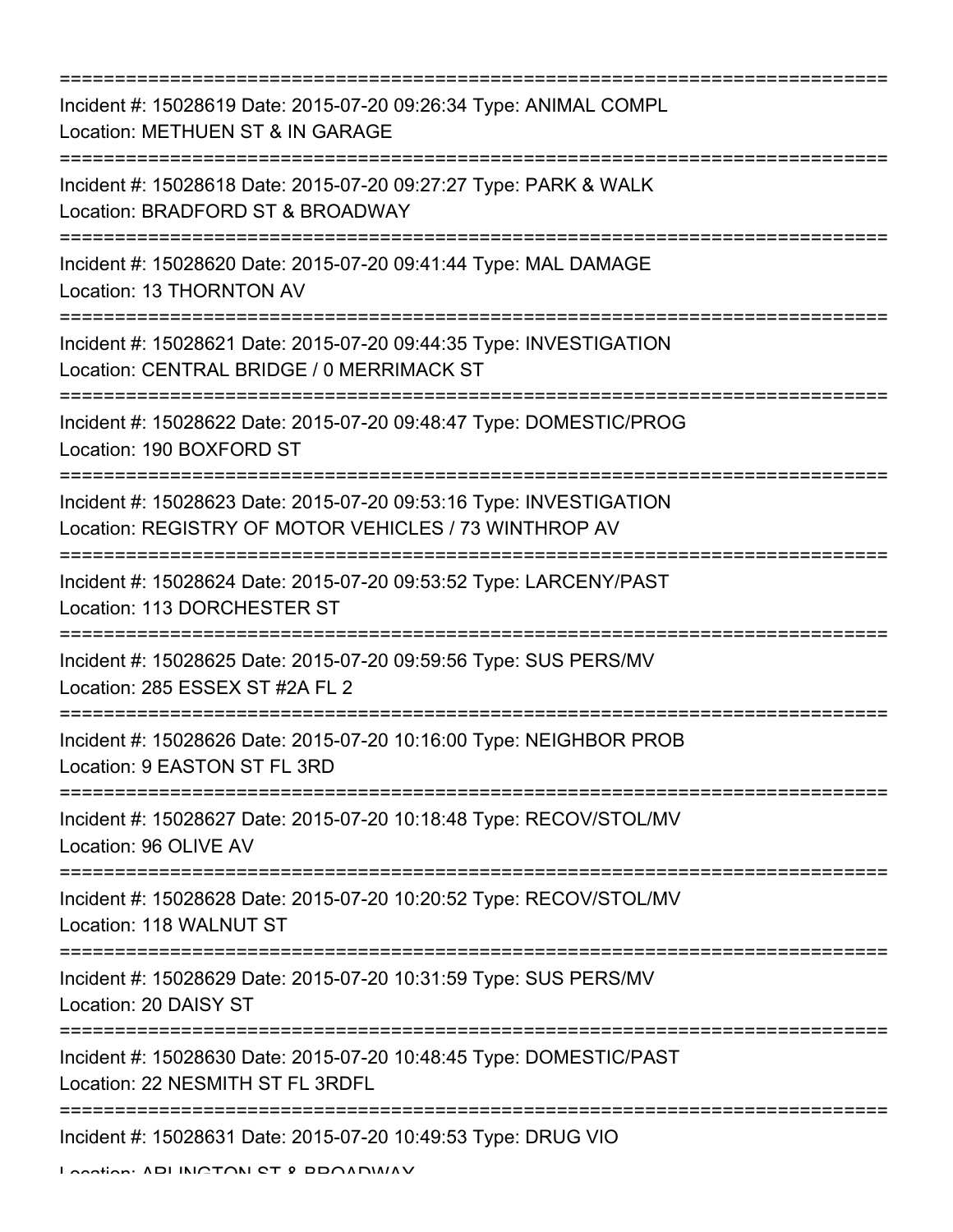| Incident #: 15028633 Date: 2015-07-20 10:52:19 Type: HIT & RUN M/V<br>Location: 79 BERKELEY ST               |
|--------------------------------------------------------------------------------------------------------------|
| Incident #: 15028632 Date: 2015-07-20 10:52:39 Type: COURT DOC SERVE<br>Location: 18 MARKET ST               |
| Incident #: 15028634 Date: 2015-07-20 10:53:18 Type: SUS PERS/MV<br>Location: BROADWAY & DAISY ST            |
| Incident #: 15028635 Date: 2015-07-20 11:10:32 Type: SUS PERS/MV<br>Location: 478 RIVERSIDE DR               |
| Incident #: 15028636 Date: 2015-07-20 11:14:06 Type: TEST QED<br>Location: 90 LOWELL ST                      |
| Incident #: 15028637 Date: 2015-07-20 11:28:31 Type: COURT DOC SERVE<br>Location: 18 MARKET ST               |
| Incident #: 15028638 Date: 2015-07-20 11:29:30 Type: 209A/SERVE<br>Location: 19 BROOK ST                     |
| Incident #: 15028639 Date: 2015-07-20 11:35:03 Type: SUS PERS/MV<br>Location: WEST STREET AUTO / 136 WEST ST |
| Incident #: 15028640 Date: 2015-07-20 11:35:27 Type: WARRANT SERVE<br>Location: 11 SUMMER ST                 |
| Incident #: 15028641 Date: 2015-07-20 11:56:21 Type: 209A/SERVE<br>Location: 69 NEWBURY ST                   |
| Incident #: 15028642 Date: 2015-07-20 12:13:57 Type: 209A/SERVE<br>Location: 302 LAWRENCE ST                 |
| Incident #: 15028643 Date: 2015-07-20 12:27:30 Type: MEDIC SUPPORT<br>Location: 80 MELVIN ST #APT1416        |
| Incident #: 15028644 Date: 2015-07-20 12:52:26 Type: TENANT PROB<br>Location: 208 CARLETON ST                |
| Incident #: 15028645 Date: 2015-07-20 13:01:54 Type: ANIMAL COMPL<br>Location: 108 SUNSET AV                 |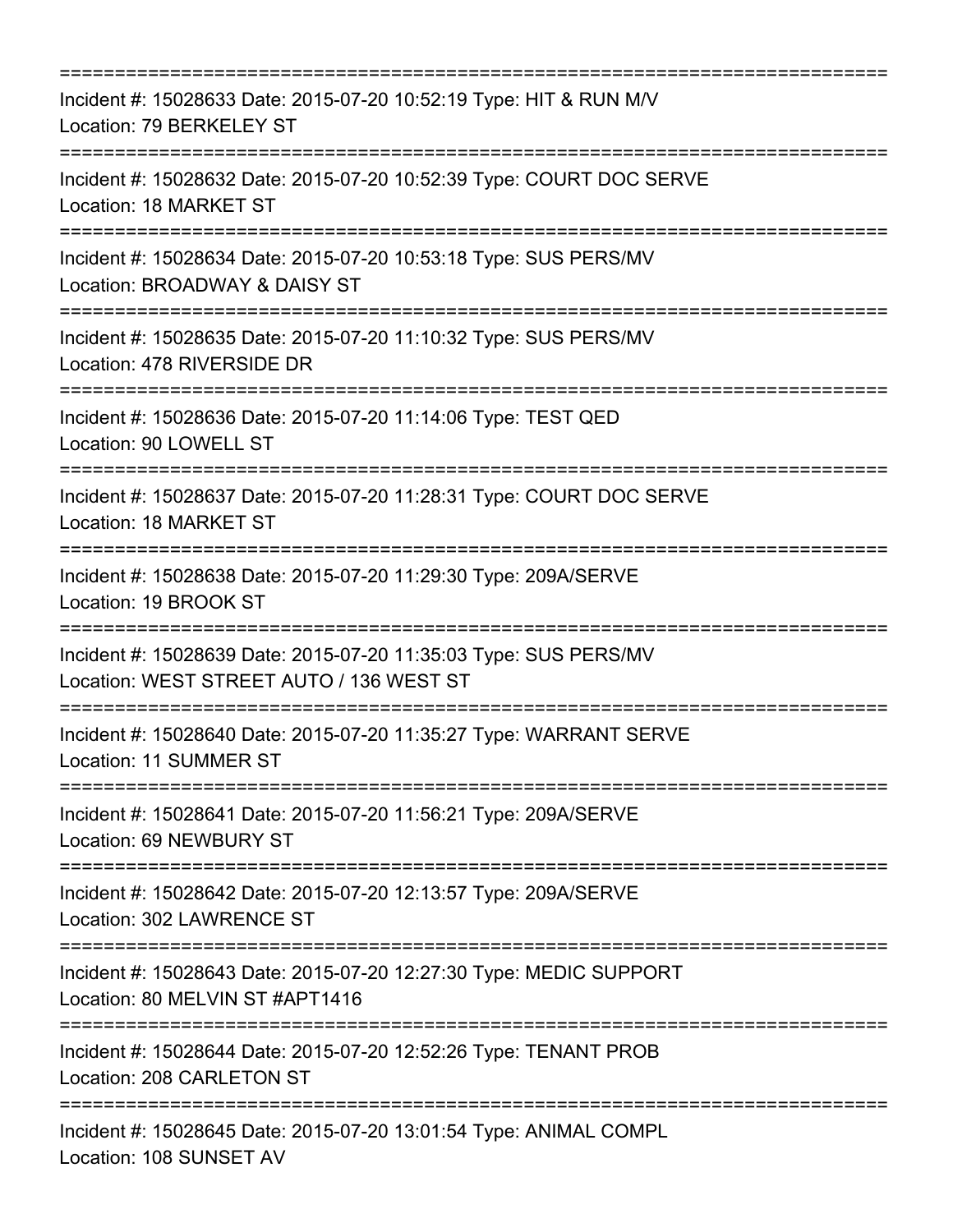Incident #: 15028646 Date: 2015-07-20 13:05:03 Type: ANIMAL COMPL Location: 2 WOODLAND ST =========================================================================== Incident #: 15028647 Date: 2015-07-20 13:23:55 Type: AMBULANCE ASSSI Location: 290 MERRIMACK ST =========================================================================== Incident #: 15028648 Date: 2015-07-20 13:25:41 Type: SUS PERS/MV Location: LAWRENCE MEAT COMPANY / 264 LOWELL ST =========================================================================== Incident #: 15028649 Date: 2015-07-20 13:40:25 Type: AUTO ACC/UNK PI Location: ARLINGTON SCHOOL / 150 ARLINGTON ST =========================================================================== Incident #: 15028650 Date: 2015-07-20 13:57:10 Type: TOW OF M/V Location: 432 HOWARD ST =========================================================================== Incident #: 15028651 Date: 2015-07-20 14:09:17 Type: THREATS Location: AUTO FISHER / BROADWAY & CANAL ST =========================================================================== Incident #: 15028652 Date: 2015-07-20 14:11:00 Type: TOW OF M/V Location: 478 RIVERSIDE DR =========================================================================== Incident #: 15028653 Date: 2015-07-20 14:11:52 Type: AUTO ACC/NO PI Location: ARLINGTON ST & WILLOW ST =========================================================================== Incident #: 15028654 Date: 2015-07-20 14:14:55 Type: HIT & RUN M/V Location: CUSTOM AUTO PARTS / 14 BROADWAY =========================================================================== Incident #: 15028655 Date: 2015-07-20 14:18:55 Type: SUS PERS/MV Location: 13 BOSTON ST =========================================================================== Incident #: 15028656 Date: 2015-07-20 14:21:36 Type: DOMESTIC/PROG Location: 75 HAVERHILL ST FL 1ST =========================================================================== Incident #: 15028657 Date: 2015-07-20 14:23:29 Type: STOL/MV/PAS Location: 101 RIVER POINTE WY =========================================================================== Incident #: 15028658 Date: 2015-07-20 14:35:03 Type: AUTO ACC/NO PI Location: AMESBURY ST & LOWELL ST =========================================================================== Incident #: 15028659 Date: 2015-07-20 14:59:47 Type: CK WELL BEING Location: 6 MELROSE ST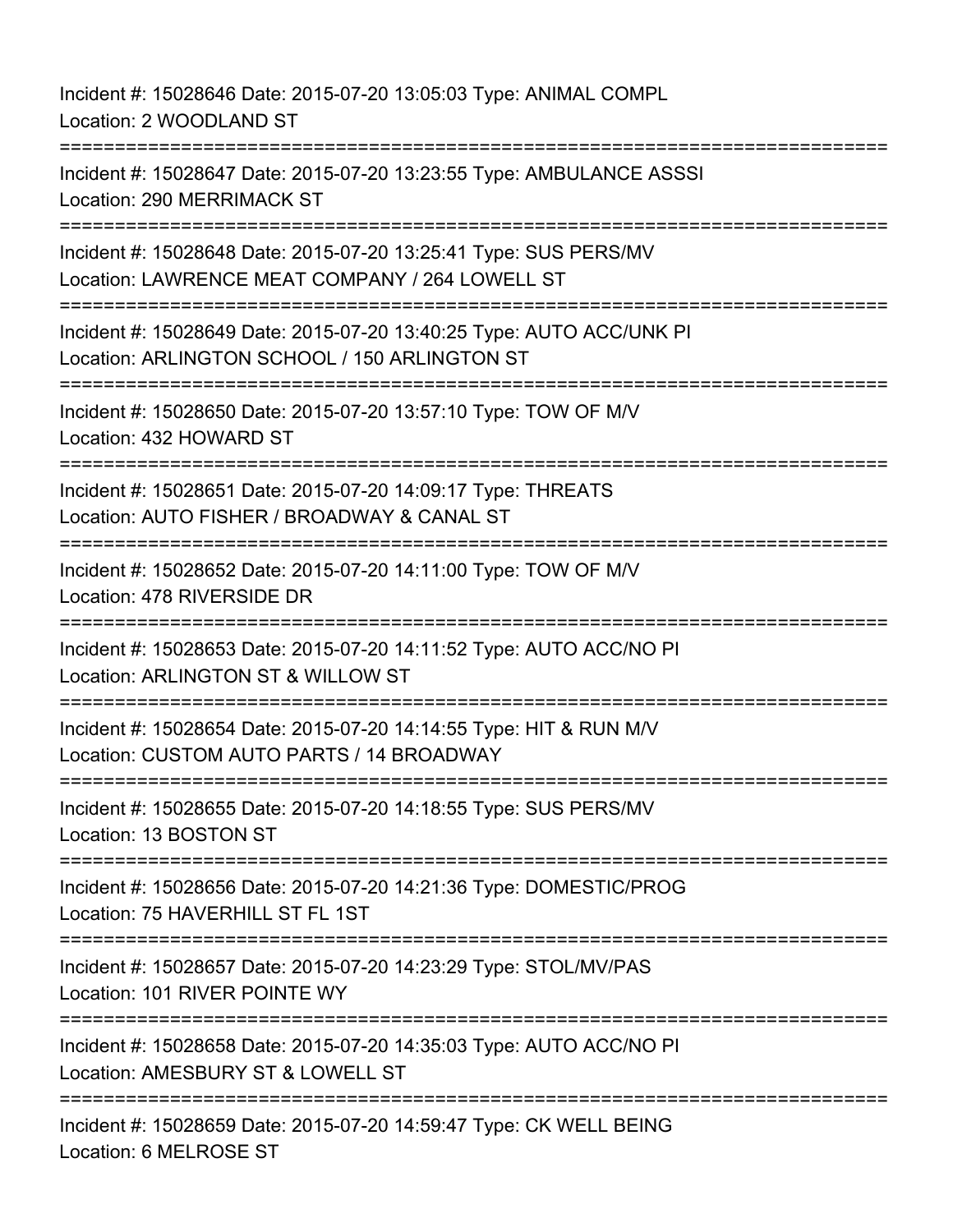Incident #: 15028660 Date: 2015-07-20 15:07:39 Type: DISTURBANCE Location: 204 S UNION ST =========================================================================== Incident #: 15028661 Date: 2015-07-20 15:19:45 Type: M/V STOP Location: BROADWAY & COMMON ST =========================================================================== Incident #: 15028662 Date: 2015-07-20 15:25:33 Type: KEEP PEACE Location: 222 ESSEX ST =========================================================================== Incident #: 15028663 Date: 2015-07-20 15:34:03 Type: GENERAL SERV Location: 555 HAVERHILL ST =========================================================================== Incident #: 15028664 Date: 2015-07-20 15:35:45 Type: GENERAL SERV Location: 2 APPLETON ST =========================================================================== Incident #: 15028665 Date: 2015-07-20 15:39:49 Type: SUS PERS/MV Location: 307 BROADWAY =========================================================================== Incident #: 15028666 Date: 2015-07-20 15:56:20 Type: CK WELL BEING Location: 25 BEVEL ST =========================================================================== Incident #: 15028667 Date: 2015-07-20 15:57:26 Type: LIC PLATE STO Location: 185 S BROADWAY ===================================== Incident #: 15028668 Date: 2015-07-20 16:05:27 Type: CK WELL BEING Location: 17 THORNTON AV #3 =========================================================================== Incident #: 15028669 Date: 2015-07-20 16:29:57 Type: TRESPASSING Location: 35/37 BROMFIELD ST =========================================================================== Incident #: 15028670 Date: 2015-07-20 16:32:43 Type: TRESPASSING Location: 37 BROMFIELD ST =========================================================================== Incident #: 15028671 Date: 2015-07-20 16:37:37 Type: M/V STOP Location: 172 LAWRENCE ST =========================================================================== Incident #: 15028672 Date: 2015-07-20 16:39:33 Type: AUTO ACC/NO PI Location: MARSTON ST & BEFORE 495N =========================================================================== Incident #: 15028673 Date: 2015-07-20 16:55:22 Type: DISTURBANCE Location: MARIAS FURNITURE / 187 ESSEX ST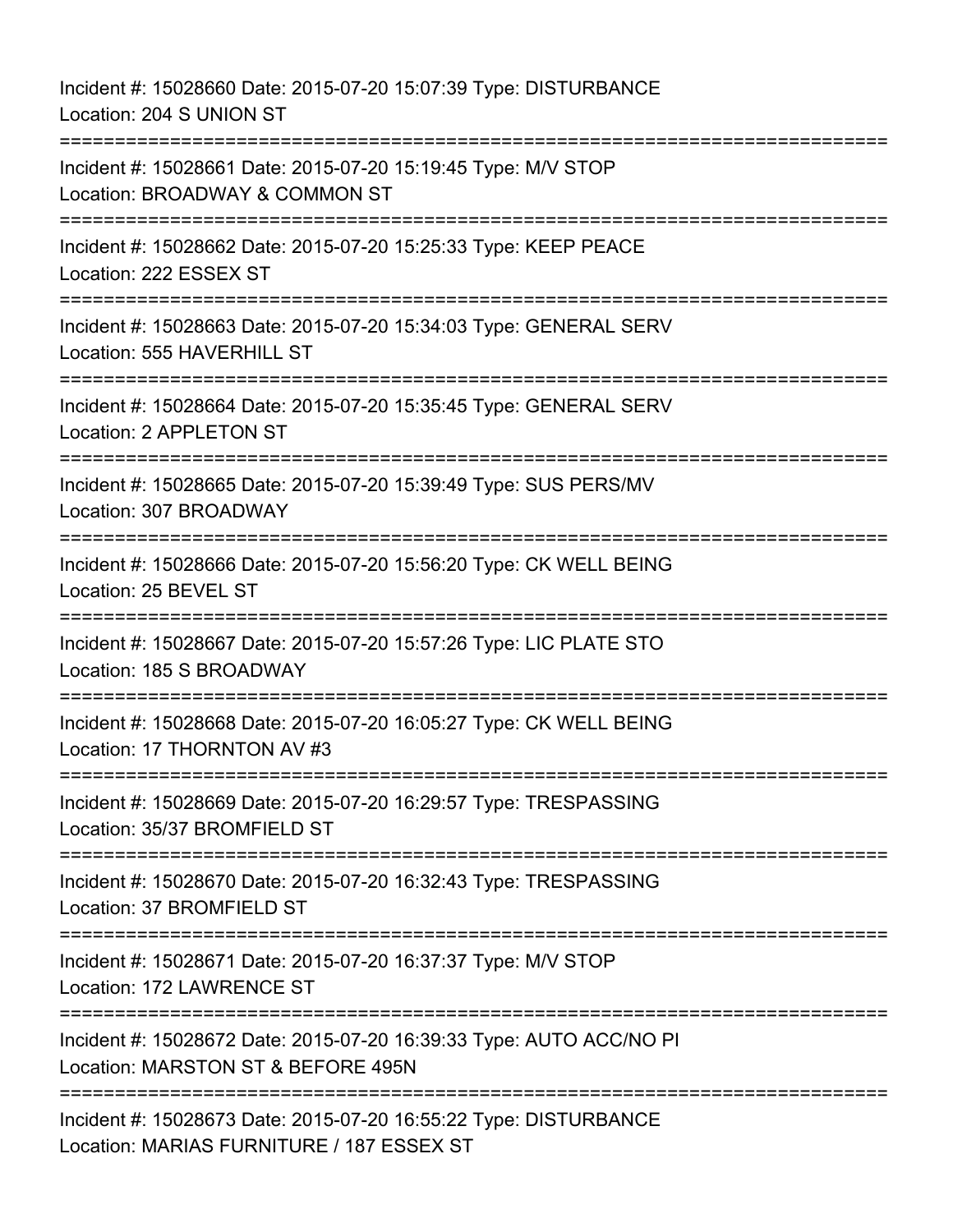Incident #: 15028674 Date: 2015-07-20 17:35:56 Type: M/V STOP Location: 2 WATER ST =========================================================================== Incident #: 15028675 Date: 2015-07-20 17:38:09 Type: M/V STOP Location: CENTRAL BRIDGE / 0 MERRIMACK ST =========================================================================== Incident #: 15028676 Date: 2015-07-20 17:41:30 Type: UNKNOWN PROB Location: 570 S UNION ST =========================================================================== Incident #: 15028677 Date: 2015-07-20 17:49:39 Type: M/V STOP Location: PARK ST & WILLOW ST =========================================================================== Incident #: 15028678 Date: 2015-07-20 18:04:28 Type: M/V STOP Location: MERRIMACK ST & S UNION ST =========================================================================== Incident #: 15028679 Date: 2015-07-20 18:08:05 Type: M/V STOP Location: ESSEX =========================================================================== Incident #: 15028680 Date: 2015-07-20 18:10:21 Type: ALARM/BURG Location: LAWRENCE HIGH SCHOOL / 70 N PARISH RD =========================================================================== Incident #: 15028681 Date: 2015-07-20 18:10:48 Type: M/V STOP Location: MERRIMACK ST & S UNION ST =========================================================================== Incident #: 15028682 Date: 2015-07-20 18:19:48 Type: M/V STOP Location: ESSEX ST & MARGIN ST =========================================================================== Incident #: 15028683 Date: 2015-07-20 18:24:12 Type: M/V STOP Location: FALLS BRIDGE / null =========================================================================== Incident #: 15028684 Date: 2015-07-20 18:26:50 Type: ALARM/BURG Location: SOUTH LAWRENCE EAST SCHOOL / 165 CRAWFORD ST =========================================================================== Incident #: 15028685 Date: 2015-07-20 18:27:39 Type: MV/BLOCKING Location: 47 STORROW ST =========================================================================== Incident #: 15028686 Date: 2015-07-20 18:32:12 Type: M/V STOP Location: 420 ESSEX ST =========================================================================== Incident #: 15028687 Date: 2015-07-20 18:36:30 Type: M/V STOP

===========================================================================

Location: 13 HANCOCK ST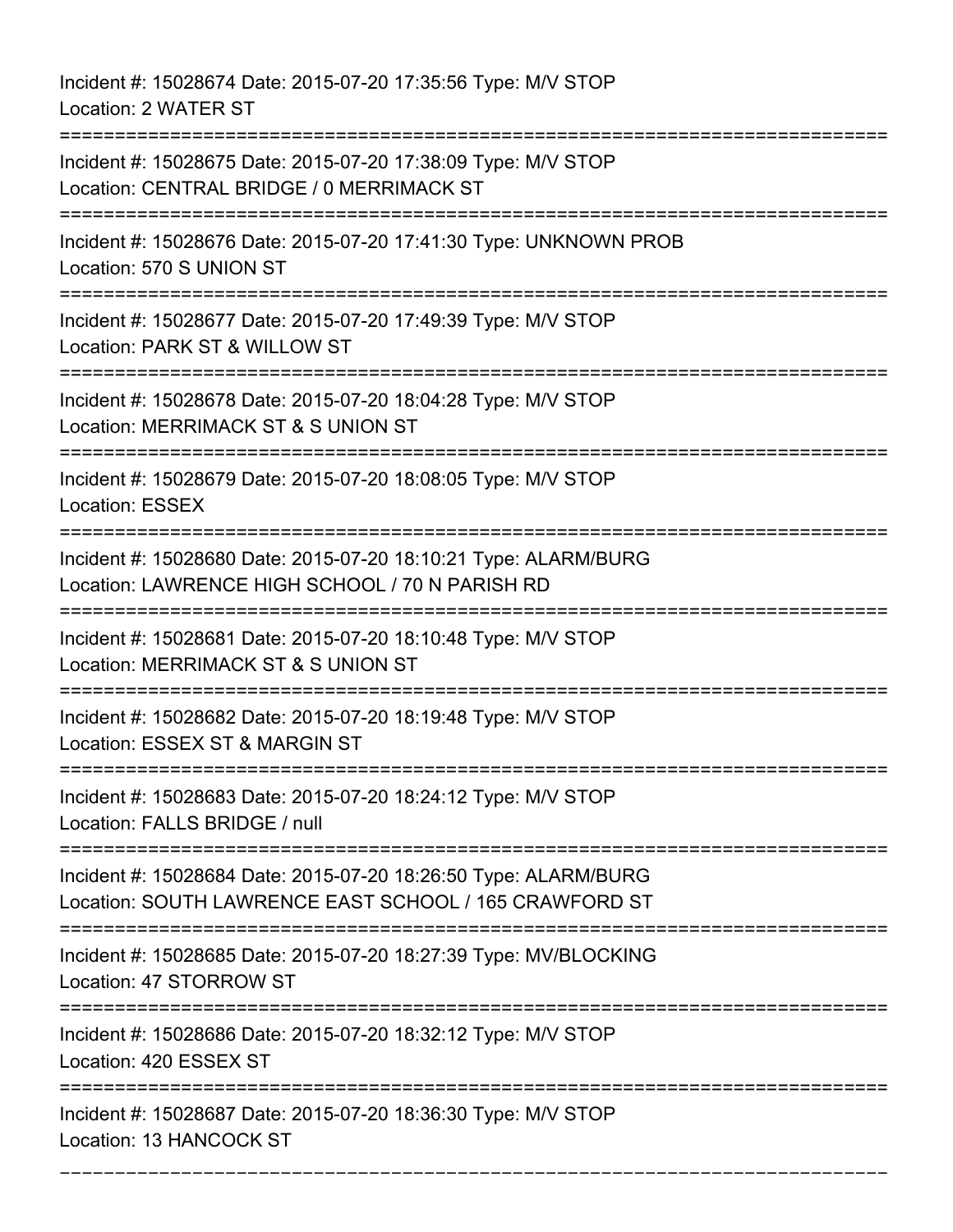| Incident #: 15028688 Date: 2015-07-20 18:49:37 Type: EXTRA SURVEIL<br>Location: HAVERHILL ST & PROSPECT ST                                                                                   |
|----------------------------------------------------------------------------------------------------------------------------------------------------------------------------------------------|
| Incident #: 15028689 Date: 2015-07-20 18:50:13 Type: ALARM/BURG<br>Location: SALVATION ARMY / 250 HAVERHILL ST                                                                               |
| Incident #: 15028690 Date: 2015-07-20 19:03:42 Type: A&B PAST<br>Location: 628 LOWELL ST<br>======================                                                                           |
| Incident #: 15028691 Date: 2015-07-20 19:09:02 Type: DOMESTIC/PAST<br>Location: 28 WEARE ST                                                                                                  |
| Incident #: 15028692 Date: 2015-07-20 19:22:41 Type: NOISE ORD<br>Location: BAILEY ST & S UNION ST                                                                                           |
| Incident #: 15028693 Date: 2015-07-20 19:37:50 Type: ALARM/BURG<br>Location: DUNKIN DONUTS / 608 S UNION ST<br>-------------------------------------<br>-=================================== |
| Incident #: 15028694 Date: 2015-07-20 19:40:24 Type: DISABLED MV<br>Location: AVON ST & E HAVERHILL ST                                                                                       |
| Incident #: 15028695 Date: 2015-07-20 19:48:26 Type: GUN CALL<br>Location: 147 FERRY ST                                                                                                      |
| Incident #: 15028696 Date: 2015-07-20 19:50:34 Type: NOTIFICATION<br>Location: 67 WOODLAND ST                                                                                                |
| Incident #: 15028697 Date: 2015-07-20 19:52:59 Type: SUS PERS/MV<br>Location: HIGH ST & STORROW ST                                                                                           |
| Incident #: 15028698 Date: 2015-07-20 19:54:24 Type: NOISE ORD<br>Location: BOWDOIN ST & S BROADWAY                                                                                          |
| Incident #: 15028699 Date: 2015-07-20 20:11:54 Type: SHOTS FIRED<br>Location: 426 RIVERSIDE DR                                                                                               |
| Incident #: 15028700 Date: 2015-07-20 20:17:01 Type: DOMESTIC/PROG<br>Location: 968 ESSEX ST                                                                                                 |
| Incident #: 15028701 Date: 2015-07-20 20:17:21 Type: DISTURBANCE<br>Location: 103 BROADWAY                                                                                                   |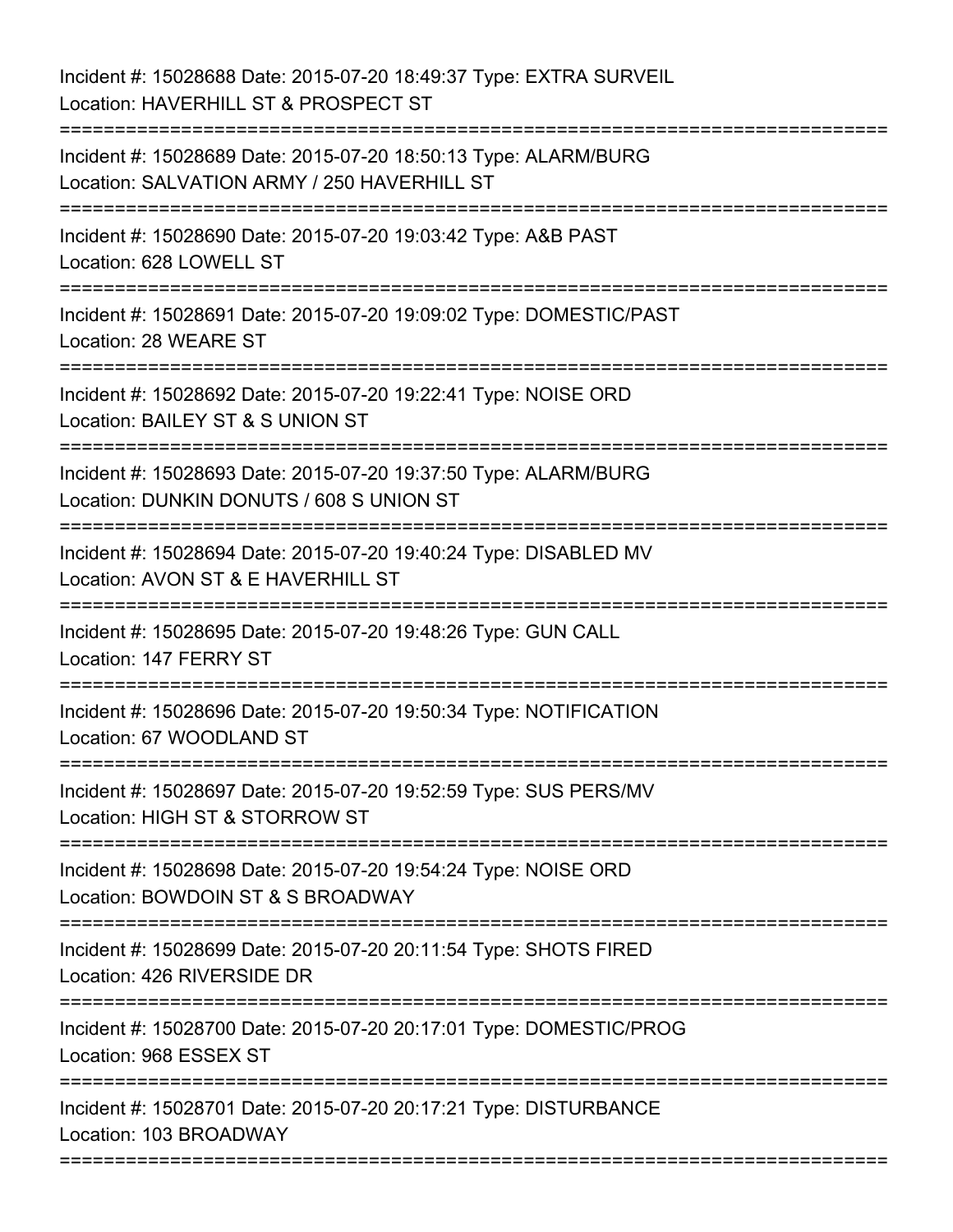| Incident #: 15028702 Date: 2015-07-20 20:22:56 Type: STOL/MV/PAS<br>Location: 312 HOWARD ST                                             |
|-----------------------------------------------------------------------------------------------------------------------------------------|
| Incident #: 15028703 Date: 2015-07-20 20:25:43 Type: FIGHT<br>Location: 61 BRADFORD ST                                                  |
| Incident #: 15028704 Date: 2015-07-20 20:34:45 Type: TRESPASSING<br>Location: 190 BRUCE ST<br>--------------------                      |
| Incident #: 15028705 Date: 2015-07-20 20:49:15 Type: MAL DAMG PROG<br>Location: 20 DANA ST #B                                           |
| Incident #: 15028706 Date: 2015-07-20 21:02:13 Type: M/V STOP<br>Location: 572 ESSEX ST                                                 |
| Incident #: 15028707 Date: 2015-07-20 21:08:59 Type: ALARM/BURG<br>Location: ESTRELLA LAW OFFICES / 300 ESSEX ST FL 2<br>-------------- |
| Incident #: 15028708 Date: 2015-07-20 21:11:26 Type: SHOTS FIRED<br>Location: 36 CHESTER ST<br>==================                       |
| Incident #: 15028709 Date: 2015-07-20 21:28:52 Type: M/V STOP<br>Location: 222 ESSEX ST                                                 |
| Incident #: 15028710 Date: 2015-07-20 21:38:29 Type: M/V STOP<br>Location: MERRIMACK ST & S UNION ST                                    |
| Incident #: 15028711 Date: 2015-07-20 21:54:22 Type: NEIGHBOR PROB<br>Location: 89 ABBOTT ST                                            |
| Incident #: 15028712 Date: 2015-07-20 21:55:43 Type: M/V STOP<br><b>Location: EASTON ST</b>                                             |
| Incident #: 15028713 Date: 2015-07-20 22:08:35 Type: LOCKOUT<br>Location: 26 LEROY AV                                                   |
| Incident #: 15028714 Date: 2015-07-20 22:22:42 Type: ALARM/BURG<br>Location: RESD; ARECINA RIOS / 104 GREENWOOD ST                      |
| Incident #: 15028715 Date: 2015-07-20 22:42:18 Type: M/V STOP<br>Location: BROADWAY & METHUEN ST                                        |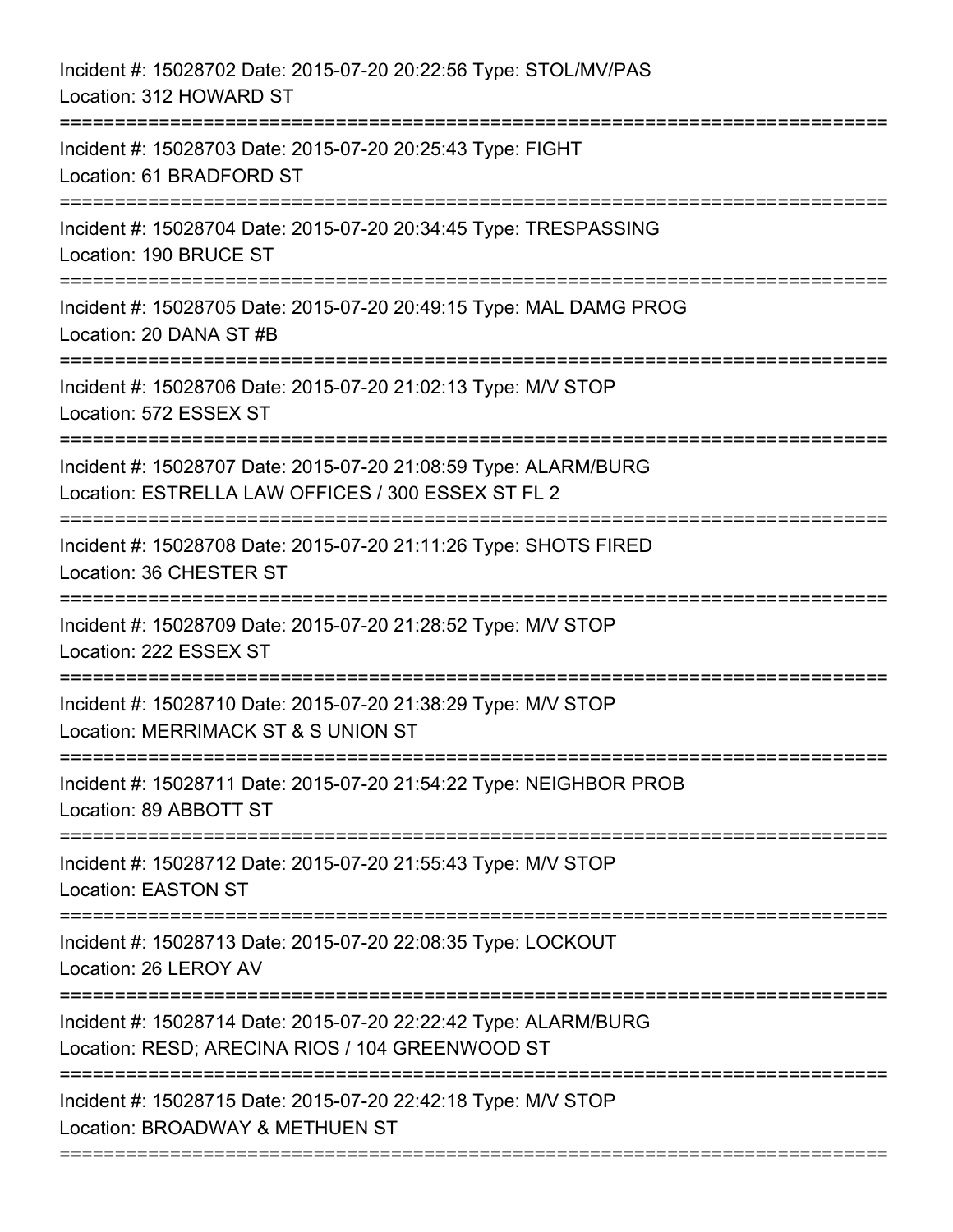Location: AMES ST & YALE ST ===========================================================================

===========================================================================

Incident #: 15028717 Date: 2015-07-20 23:08:59 Type: SUS PERS/MV Location: 320 HOWARD ST =========================================================================== Incident #: 15028718 Date: 2015-07-20 23:10:29 Type: UNWANTEDGUEST Location: 28 WEARE ST ========================= Incident #: 15028719 Date: 2015-07-20 23:13:29 Type: MAL DAMAGE Location: WENDY'S / 99 WINTHROP AV =========================================================================== Incident #: 15028720 Date: 2015-07-20 23:17:41 Type: M/V STOP Location: DAISY ST & HOLLY ST =========================================================================== Incident #: 15028721 Date: 2015-07-20 23:20:31 Type: B&E/PAST Location: 18 SUMMIT AV =========================================================================== Incident #: 15028722 Date: 2015-07-20 23:21:12 Type: M/V STOP Location: HAVERHILL ST & IRENE ST =========================================================================== Incident #: 15028723 Date: 2015-07-20 23:22:01 Type: FIRE Location: 207 MARSTON ST =========================================================================== Incident #: 15028724 Date: 2015-07-20 23:23:45 Type: M/V STOP Location: BROOKFIELD ST =========================================================================== Incident #: 15028725 Date: 2015-07-20 23:24:40 Type: FIRE WORKS Location: 38 KENDALL ST =========================================================================== Incident #: 15028726 Date: 2015-07-20 23:38:13 Type: MEDIC SUPPORT Location: HAVERHILL ST & JACKSON ST =========================================================================== Incident #: 15028727 Date: 2015-07-20 23:41:22 Type: DOMESTIC/PAST Location: 572 ESSEX ST =========================================================================== Incident #: 15028728 Date: 2015-07-20 23:43:08 Type: NOISE ORD Location: 3 WENDELL ST =========================================================================== Incident #: 15028729 Date: 2015-07-20 23:56:20 Type: ALARM/BURG Location: THE PARTHUM SCHOOL / 258 E HAVERHILL ST